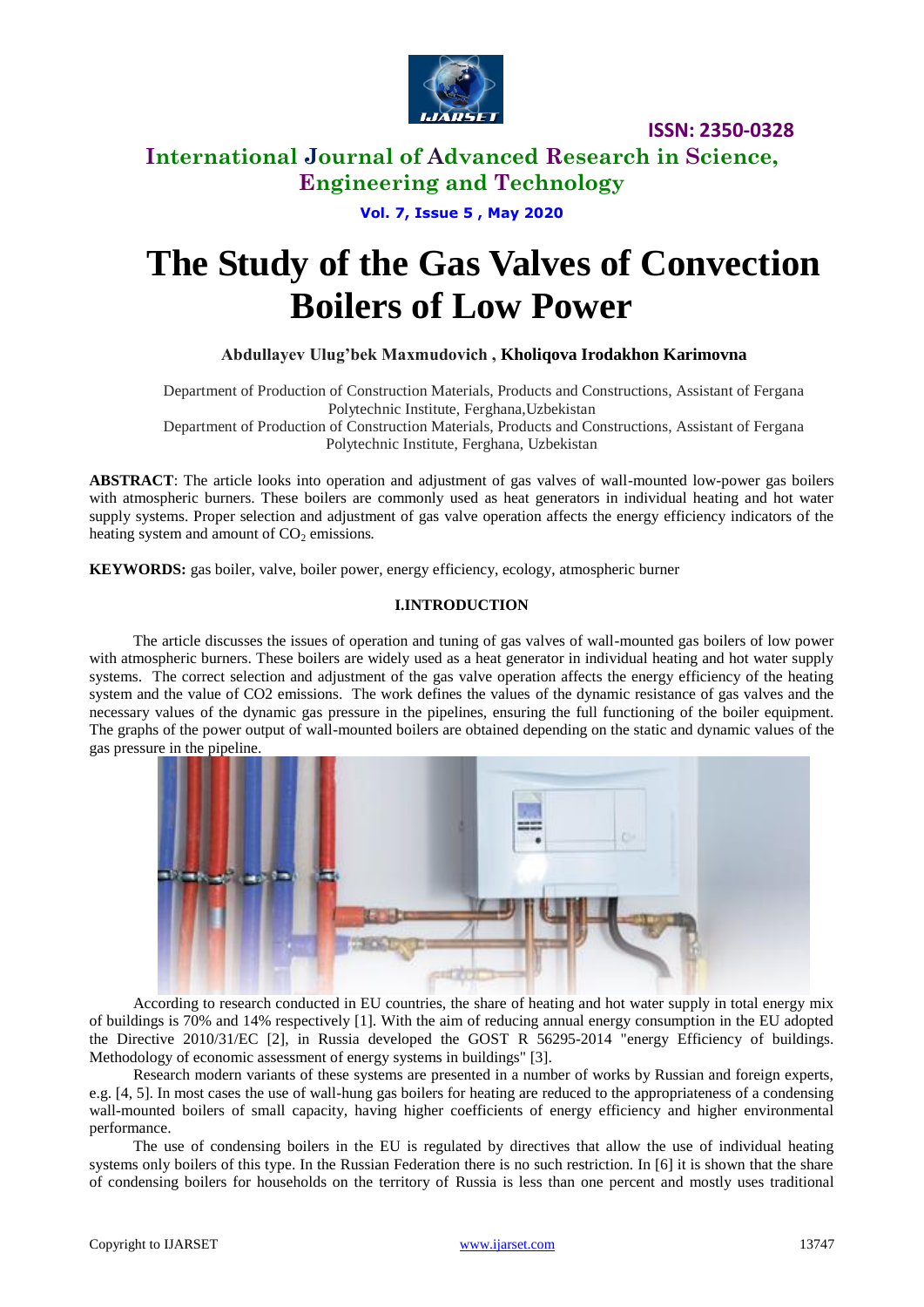

**ISSN: 2350-0328**

# **International Journal of Advanced Research in Science, Engineering and Technology**

### **Vol. 7, Issue 5 , May 2020**

convection wall-mounted boilers with open and closed combustion chambers with atmospheric burners. In the near future this situation will not change [6].

The main elements of the convection boiler that affect efficiency and emissions into the atmosphere the products of combustion are atmospheric gas burner and gas valve, which determines the quality of a mixture of air and natural gas – primary fuel used for heating.

Wall-mounted gas boilers appeared in Western Europe in the mid 60-ies of the last century and have been used massively since the early 70-ies, simultaneously with the gasification of the whole of Europe. In Russia the use of wall mounted boilers has spread with a lag of 20 years in connection with the development of gasification of the country and the rapid growth of private housing. Since 2005, the boilers of this type have been used in the construction of apartment buildings as an alternative to district heating in areas of new construction.

However, in terms of the parameters of the gas as a fuel in the provision of services to the population, there are still rules that generated historically for modern boilers individual use and for the supply of natural gas as fuel for gas stoves and gas appliances hot water (gas column). In particular, the lower limit of the normative pressure of gas in pipelines for individual use is defined in 12 mbar [7].In order to determine the main parameters of the gas valve of lowpower convection wall-mounted boilers that affect the parameters of energy efficiency and the level of CO2 emissions, studies have been conducted, the results of which are given below.

#### **II. SIGNIFICANCE OF THE SYSTEM**

#### A. **Material and research methods**

The tests were carried out on a bench with a wall-mounted single-circuit convection type boiler with a closed combustion chamber, an atmospheric burner, forced smoke exhaust with an upper fan position (boiler model with a three-way valve for operation in heating mode and an indirect heating boiler with a volume of 150 liters).

The object of research is a gas valve with automatic adjustment of operation parameters, designed for operation of gas boilers up to 50 kW. The thermal power in this boiler is realized by a gas atmospheric burner.

To determine the characteristics of the gas valve, differential gas manometers were used with a measurement accuracy of +0.3% and a resolution of 10 Pa. To determine the magnitude of the response currents of the electromagnetic actuators of the modulation valve, a multimeter was used, the measurement accuracy of 0.8%.





In fig. 1 shows the dependence of the power of the atmospheric burner on the pressure at the outlet of the gas valve. Recommended maximum pressure 1200 Pa.

Research results and discussion

The test results showed the following.

The static gas pressure in front of the gas valve is 2450 Pa. The dynamic (with the boiler operating at maximum power) the gas pressure in front of the gas valve is 2350 Pa. As a result of the tests, a graph of the dynamic resistance of the gas valve as a function of the gas pressure at the valve inlet was obtained (Fig. 2). It can be seen from the graph that at the recommended dynamic gas pressure by the manufacturer for the boiler to reach maximum power of 1200 Pa, the dynamic resistance of the gas valve is 265 Pa.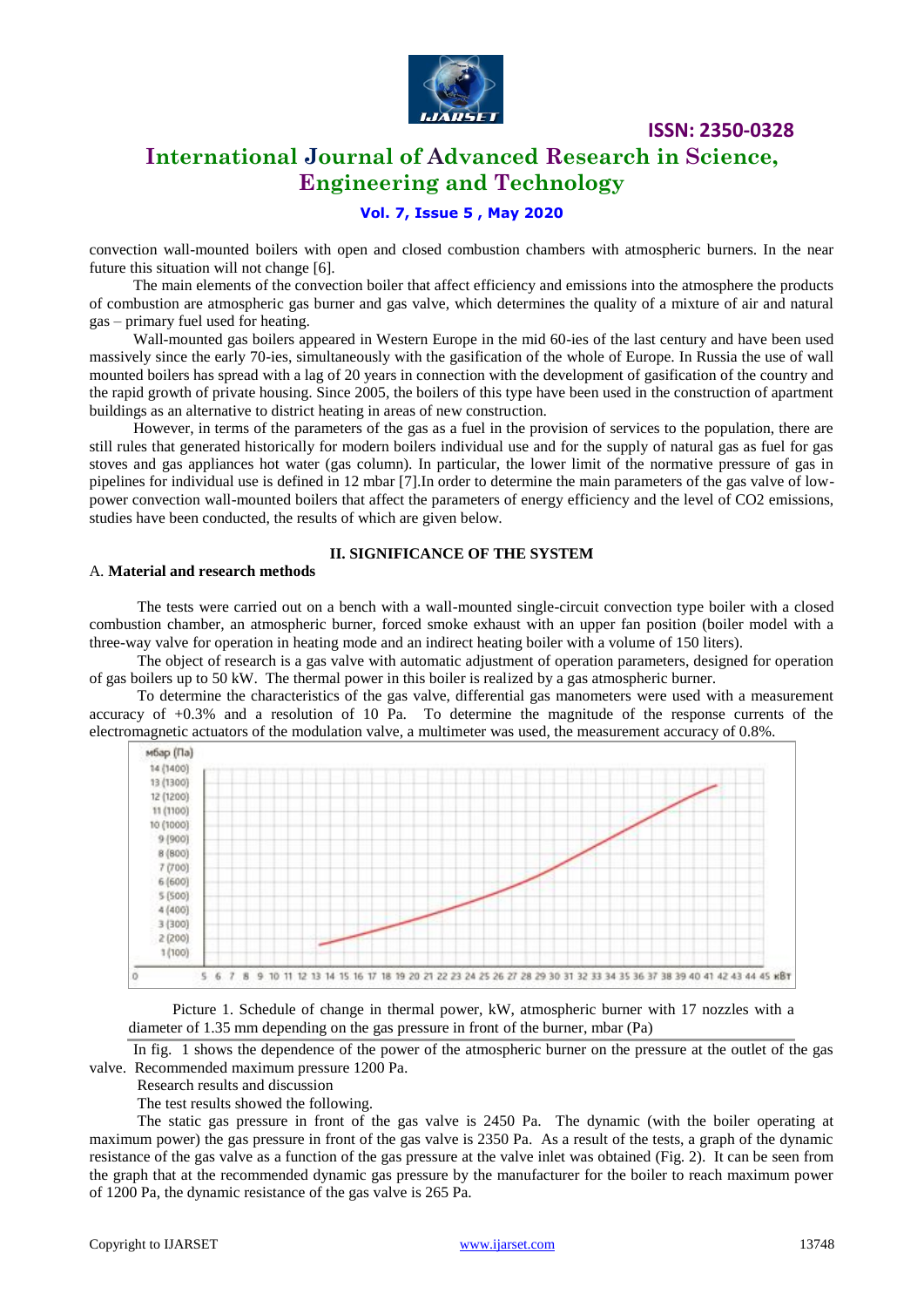

**ISSN: 2350-0328**

# **International Journal of Advanced Research in Science, Engineering and Technology**

**Vol. 7, Issue 5 , May 2020**



Figure 2 The graph of the dynamic resistance of the gas valve Pk, Pa, depending on the dynamic gas pressure at the inlet to the valve Pg, Pa

Accordingly, in the present case to ensure gas pressure 1200 PA at the outlet of the valve, the dynamic pressure at the inlet of the valve must be equal to 1465 PA. If the inlet to the gas valve the dynamic pressure of gas is equal to 1200 PA, which corresponds to the tolerable value of the pressure of the gas according to [7], the gas pressure at the outlet of the valve is equal to 935 PA. From the graph in Fig. 1 shows that when the value of gas pressure, equal to 935 PA heat power burner gas equals 34 kWh, or about 85 % of the manufacturer's recommended maximum power of the boiler at a pressure of 1200 PA. The maximum capacity of the boiler is possible only if the value of dynamic gas pressure at the valve above 1465, PA (14,65 mbar) above the set limits for the minimum value of 1200 PA at 22 %. The dynamic resistance of the gas valve at maximum power operation of atmospheric burners convection wall hung boilers of other brands are in the range from 200 to 400 PA – therefore, the value of the dynamic natural gas for individual heating systems when using a boiler of this type shall not be less than 1600 PA. Otherwise boilers are not able to provide the declared characteristics maximum heat output. Guides for operation of boilers imported or Russian origin provided that the equipment features are valid for the dynamic pressure of the gas in the line of 2,0 kPa. This is because the burners provide maximum power at a gas pressure before burner 1.2 kPa. The gas valve has resistance to flow and is considered as a local resistance. The difference between static and dynamic gas pressure at the valve is determined by the length, diameter and condition of the arteries supplying gas to the boiler, the resistance of the gas flow meter. The minimum requirement to the values of the static gas pressure equal to 2000 PA at the highways end-user is justifiable and correct.

Another important characteristic that determines the speed of valve actuation as electrical devices signal system control the operation of the boiler, is the characteristic hysteresis – the dependence of the current change of the coil control modulating gas valve and gas pressure at the exit. These parameters for the studied gas valve shown in Fig. 3 depending on the direction of change of the current control, increase or decrease. Measurement results show excellent control performance of this valve. The width of the hysteresis loop is only 40 PA, and the nature of the change in the area of control of boiler capacity from 200 to 1200 PA is linear.



Figure 3 Graphs of changes in gas pressure at the valve outlet depending on the direction of change of the control current of the modulation coil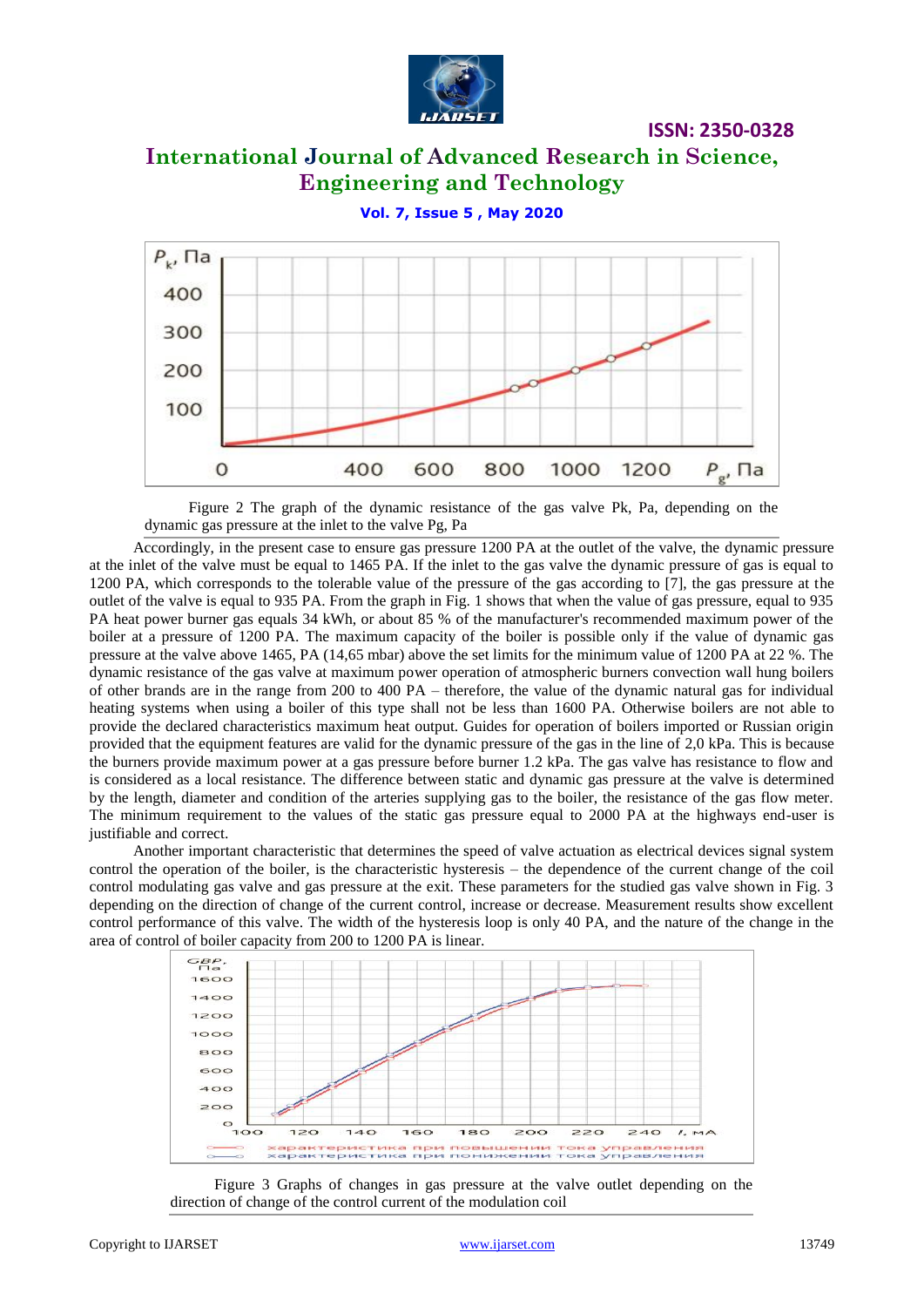

# **International Journal of Advanced Research in Science, Engineering and Technology**

**ISSN: 2350-0328**

### **Vol. 7, Issue 5 , May 2020**

In the Russian regulatory documents for the provision of natural gas supply services to the population, the lower value of the dynamic gas pressure is defined as 1200 Pa [7]. If the boiler burner reaches its maximum power with an inlet pressure of 1.2 kPa, and the valve dynamic resistance in the operating range is about 200–400 Pa, then at the standard dynamic gas pressure with a lower threshold of 1200 Pa, the boiler will never reach the declared power. It can only work at 85% of the declared maximum power. The requirements for the dynamic gas pressure in front of the gas boiler valve in 2000 Pa are justified and guaranteed. In fig. Figure 4 shows a generalized dependence of the thermal power coefficient on the dynamic gas pressure in front of the valve for different wall convection boilers (with different burners and valves). The coefficient value shows the fraction of heat power from the maximum power declared by the manufacturers of boilers determined at a test pressure of 2000 Pa.



Figure 4. Graph of the coefficient of thermal power of a convection wall-mounted boiler depending on the value of the dynamic gas pressure in front of the valve

#### Insights

1. The dynamic resistance of the investigated gas valve wall-hung boiler is 265 PA.

2. The provision of gas supply for the population with a value of the lower threshold gas pressure of 1200 PA does not allow to ensure that the boiler manufacturers stated capacity. When the pressure of the gas maximum capacity of the boiler will not be more than 85 % of the declared in the technical documentation.

3. The value of the dynamic resistance of the gas valve at rated pressure valve 1200 PA. This parameter indicates, as applicable, the valve in the operation of boilers at low dynamic pressure. The smaller this value is, the higher the capacity of the boiler can be achieved at low values of gas pressure in the arteries.

4. The width of the hysteresis loop of dynamic pressure of the valve depending on the direction of change of the current control coil of modulation is an important characteristic of controllability of a gas boiler.

#### **REFERENCES**

1. European commission, Heat and Cooling Demand and Market Perspective. Luxemburg: Join Res. Center, Inst. Energy and Transport, 2012.

2. European commission, EU-directive 2010/31/EC of the European Parliament and of the Council of 19 May 2010 on the Energy Performance of Buildings (Recast). Strasbourg (France), 2010.

3. GOST R 56295-2014 "energy Efficiency of buildings. Methodology of economic assessment of energy systems in buildings". M., 2014.

4. Al-Ghandoor, A., Jaber, J. O., Al-Hinti I., I. M. Mansour, Residential past and future energy consumption: potential savings and environmental impact // Renew. Sustain. Energy Rev. – 2009.

5. Naumov N. R., Mariandyshev P. A., Popov A. N., Lyubov V. K. study of the operation of the gas boilers of low power, Vestn. Skulls. gown-TA. – 2017. – No. 4.

6. Litvinchuk G. G a Study of heating systems [electronic resource]. URL: http://www.litvinchuk.ru/marketingovyeissledovaniya/marketingovye-issledovaniya-rynkov-sistem-otopleniya (date accessed: 31.12.2019).

7. Resolution of the Government of the Russian Federation of may 6, 2011 № 354 "About provision of utilities to owners and users of premises in apartment buildings and residential houses" / the Annex No. 1 to Rules of granting of utilities to owners and users of premises in apartment buildings and houses // the Russian newspaper. – June 1, 2011 No. 116 (5492).

8. Mamatov Vaxidjon Shuhratovich, "solar power" international journal of advanced research in science, engineering and technologyvolume 6, issue 12, december 2019 pp 12006-1201

9. Sobirova Dilfuza Tillavaldievna, "features of installing the circulation pump" international journal of advanced researchers in scence, engineering and technology volume 6.issue 12, December 2019 issn: 2350-0328

10. Nigmatov Ulugbek Zhurakuzievich leduyushchaya LXIX Mejdunarodnaya nauchno-prakticheskaya konferentsiya Conference «International Scientific Review of the Problems and Prospects of Modern Science and Education» provoditsya 21.05.2020 g. Collection in the USA (Boston.